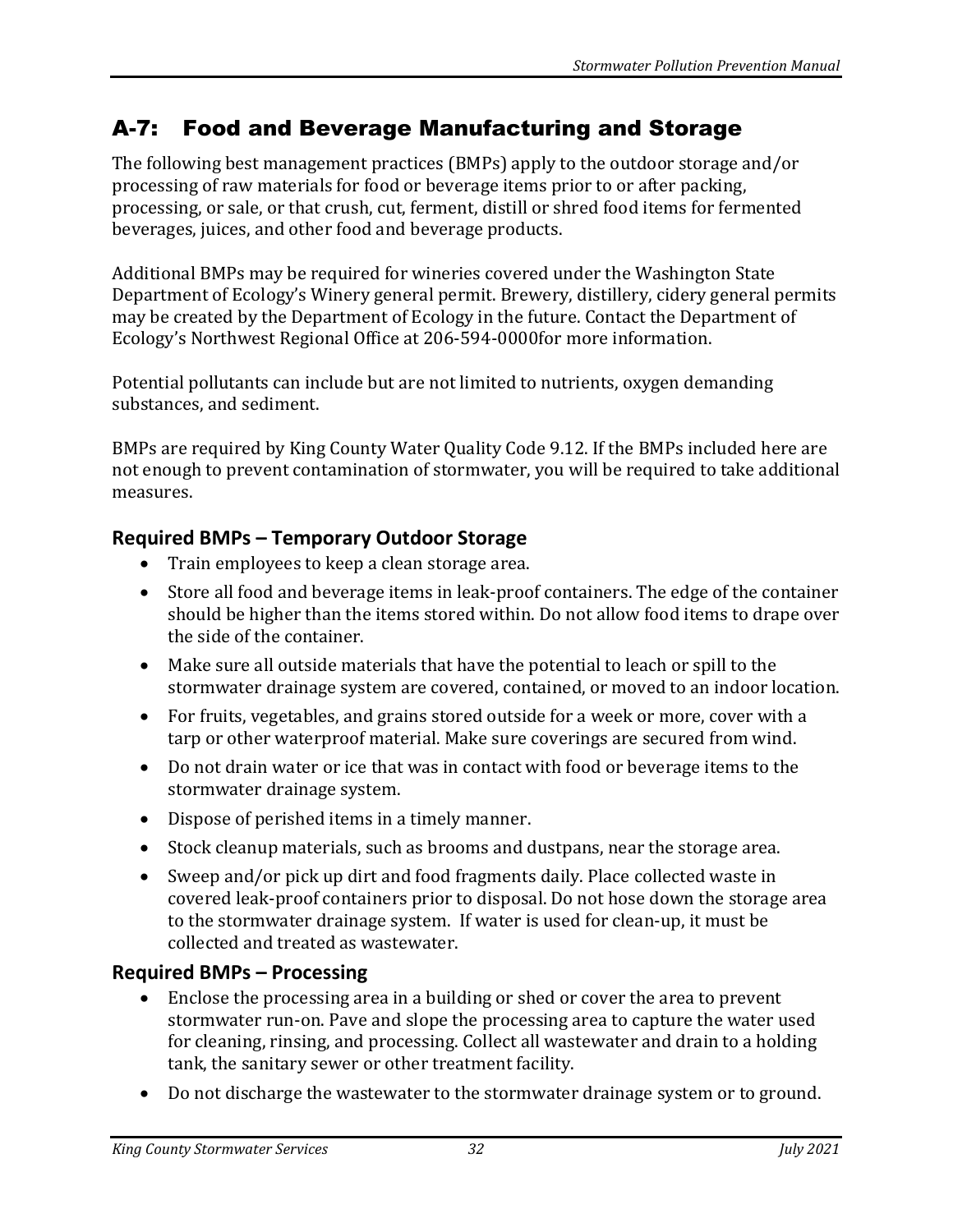• If a holding tank is used for the storage of wastewater, pump out the contents before the tank is full and dispose of the wastewater to the sanitary sewer or an approved wastewater treatment system.

## **Required BMPs – Wineries, Breweries, Distilleries and Cideries**

- Wastewater may not be discharged to the stormwater drainage system, surface waters or an on-site septic system.
- Implement a waste management plan that includes how to manage and dispose of all solid organic waste and wastewater created by production, cleaning, rinsing, and bottling and shall include the following:
	- o Identification of all solid and liquid waste streams and what steps in the process they are generated;
	- $\circ$  How these waste streams will be collected, stored, and disposed of; and
	- o Spill prevention and clean up procedures.
- Disposal options include:
	- o Solid organic wastes
		- On-site composting
		- Off-site composting
		- Animal feedstock
	- o Wastewater
		- Animal feedstock contact Washington State Department of Agriculture for approval.
		- Sewer discharge contact King County Industrial Waste for approval.
		- Land treatment systems the controlled application of wastewater to irrigation lands for treatment. Irrigation to managed vegetation includes discharging to crops, landscaped areas, or other vegetated areas as long as the vegetation is healthy and maintained. Contact Washington State Department of Ecology for approval.
		- Infiltration basin: A structure where treated wastewater is discharged and allowed to infiltrate to ground. Contact Washington State Department of Ecology for approval.
		- Subsurface Infiltration: An onsite system that treats wastewater before discharging it to a drain field where additional treatment occurs. This is a separate system from a domestic onsite sewage system (septic system). Contact Washington State Department of Ecology for approval.

### **Supplemental BMPs**

- Cover outdoor storage areas.
- Use a containment curb, dike, or berm to prevent off-site runoff from storage or processing areas and to prevent stormwater run-on